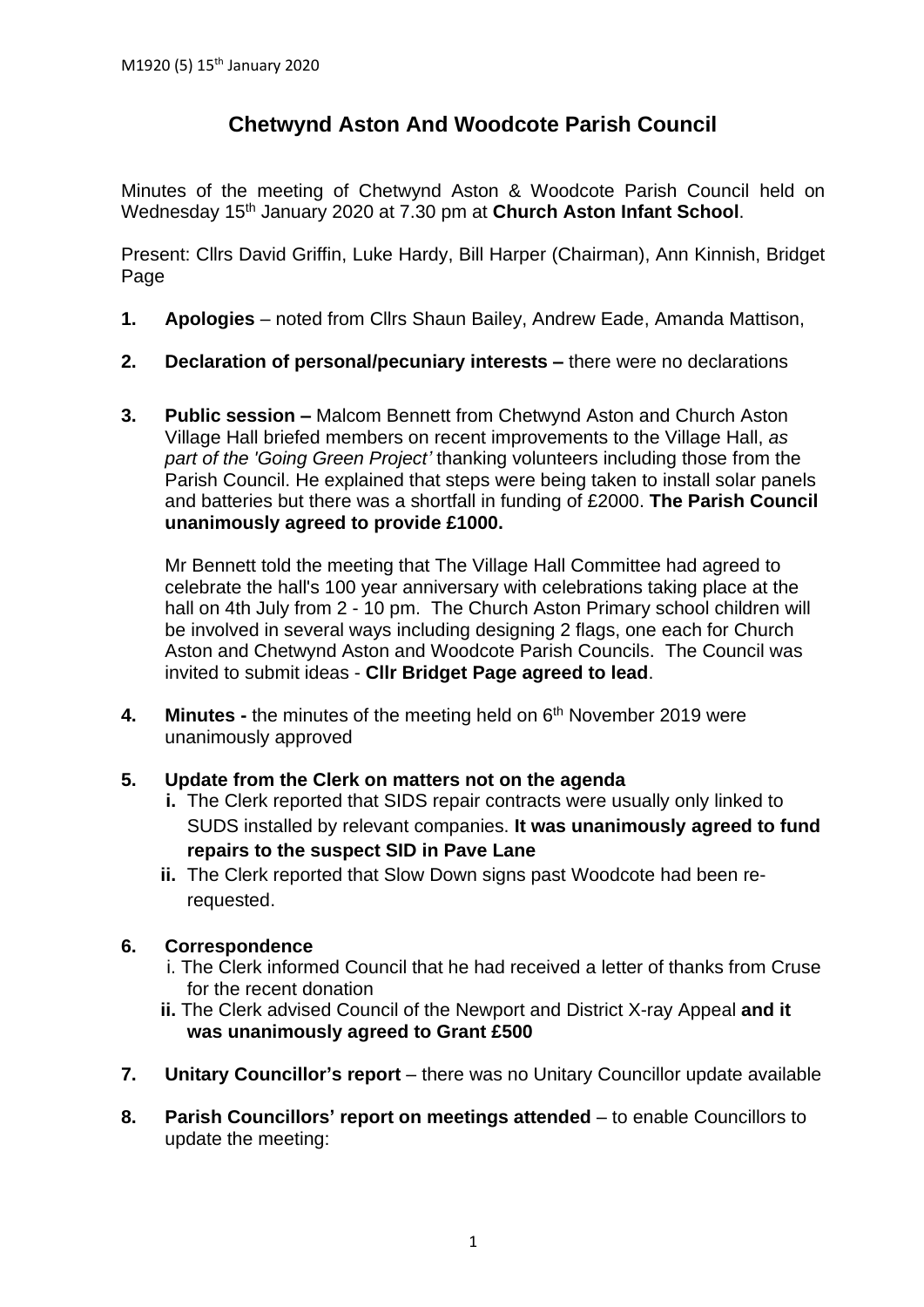- Cllrs updated Council on changes to the pre-app consideration period form 10 days to 5.
- **9. Highways and environment** Councillors raised the following matters of concern:
	- o Cllr Bridget Page drew attention to the Council's previous decision to consider planters at the Parish Gates, and opportunities for sponsorship. It was unanimously agreed to proceed on the basis of sponsors to purchase the planters and a commitment from the Council to maintain them. **Cllr Page to develop proposals.**
	- o The Clerk reported that, following Council's agreement he would be collecting a batch of native trees from Severn Trent to be planted in the Parish. It was agreed that an item would be put on the Facebook page to promote the opportunity
	- o Cllrs expressed concern at the amount of litter, and it was agreed that the Clerk would contact IdVerde to check what arrangements they make for litter collections. It was also agreed that letters would be written to local traders, especially fast food providers to get their co-operation in reducing the problem.
	- o Cllrs expressed concern about pavement edging and hedging not being cut back regularly enough, creating dangerous situations for pedestrians. It was agreed that the clerk would discuss with IdVerde
	- o Cllrs expressed concern about residents parking in the road which was causing traffic accident risks. It was agreed that the Clerk would contact local police about advisory work. It was agreed that the Clerk would also contact the owners of the Wheatsheaf to discuss traffic issues on the corner of Pave Lane and Littlehales Road
	- o Cllrs reported the landslip in the bank on Littlehayes Road Clerk to report.
	- o Cllrs also noted that the sign on Pave Lane was of historic interest and that steps should be taken to preserve it – Clerk and Cllr David Griffin to pursue.
- **10. Report from the Strategy Working Group** Cllrs noted that the last meeting had been postponed.

## **11. Planning**

## **10.1 Planning applications**

none

## **12. Financial**

- **i. Reconciliation –** Cllrs unanimously approved the bank reconciliation which showed that Bank account stood at £14,957.01 at 31<sup>st</sup> December 2019 (and includes VAT refund of £48.83)
- **ii. Payments –** Cllrs unanimously approved the payments listed below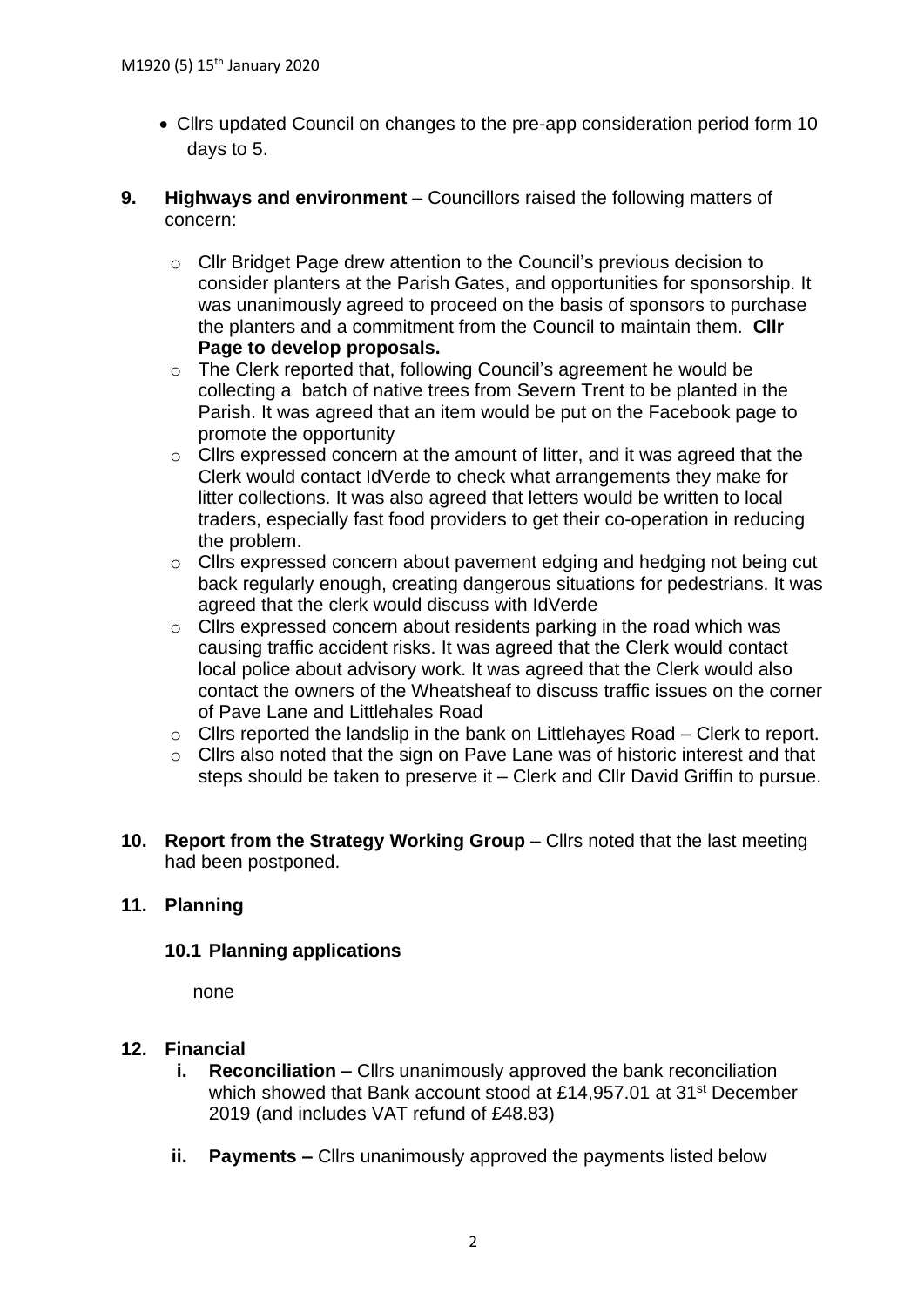| Payee                        | cheque    | amount Law |                           |
|------------------------------|-----------|------------|---------------------------|
| Cllr D Griffin               | <b>OL</b> |            | £30.60 LGA 1972 s111      |
| Clerk salary                 | OL.       |            | £156.00 LGA 1972 s112 (2) |
| <b>SALC</b>                  | <b>OL</b> |            | £27.00 LGA 1972 s111      |
| <b>TWC</b>                   | <b>OL</b> |            | £60.00 LGA 1972 s111      |
| <b>Clerk salary December</b> | OL.       |            | £156.00 LGA 1972 s112 (2) |
|                              |           | £429.60    |                           |

iii Councillors noted that the Clerk had achieved the Certificate in Local Council Administration and unanimously agreed to award a pay rise in line with the contract (to be agreed with the Chairman, in line with NJC rates)

iv. **Precept discussion and decision –** Cllrs considered the likely calls on the Parish Council which would affect expenditure, including the emerging NI park, housing developments, boundary review and community involvement and **agreed unanimously to set a precept of £8,500 for 2020-21**

v. Council unanimously agreed to appoint Judith Lea as internal auditor for 2020-21.

**13. Parish Council Community involvement ideas** – to identify and discuss proposals for involving the community and determine a course of action – deferred until next meeting

#### **14. Parish matters at the Chairman's discretion -** none

- **15. Items for next agenda** not for discussion or decision:
	- NI Park
	- Flag designs
	- Signage at Parish Boundaries
	- Strategic developments
	- Community engagement

#### **16. Date of next meeting:** Provisionally **19th March 2020 at Church Aston Infant School.**

|          | <u>ual<del>o</del></u> |
|----------|------------------------|
| Chairman |                        |